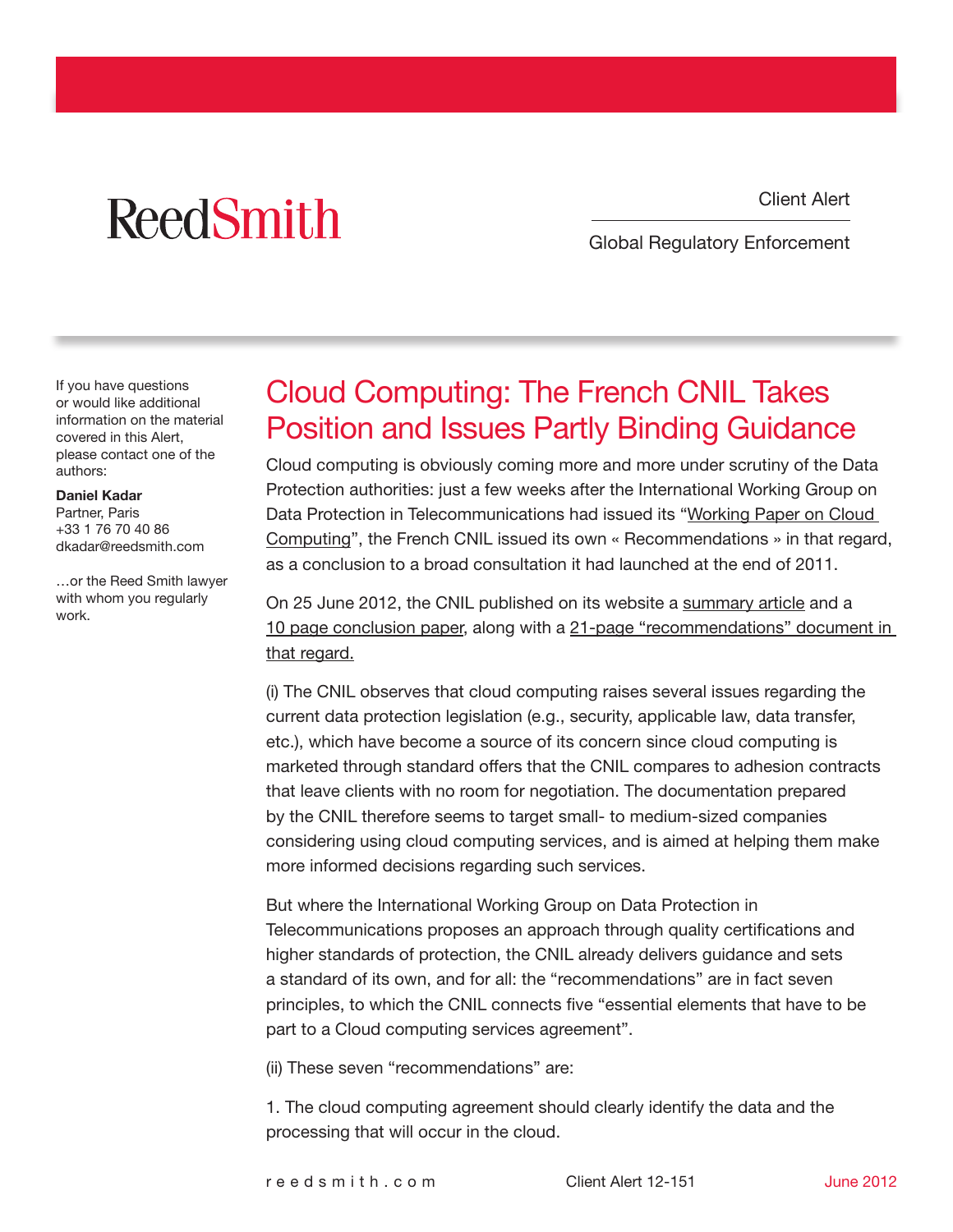# **ReedSmith**

The client should establish what type of data is concerned and make the necessary distinction between regular, sensitive, economically strategic data, etc., in order to be provided with adequate protection according to each type of data.

2. The agreement should define its own technical security and legal requirements.

Many cloud offers are standard offers, and the CNIL considers that the client should be in a position to define its own legal, practical, and technical constraints.

3. The agreement should be based on a risk assessment conducted in order to identify the essential security measures for the company.

The CNIL outlines in that regard that ENISA, the European Network and Information Security Agency, provides a complete list of 35 risks relevant to cloud computing data processing.

4. The client to a cloud computing agreement must have been put in a position allowing him to identify the "pertinent" type of cloud relevant to the planned processing.

The CNIL distinguishes between three service models: (1) Saas "Software as Service", (2) Paas "Platform as Service", and (3) Iaas "Infrastructure as Service", as well as between three deployment models: (1) "Public", (2) "Private", and (3) "Hybrid".

5. The client must be able to choose a cloud computing service provider with sufficient guarantees.

In that regard, the CNIL refers to the "essential elements that have to be part to a cloud computing services agreement" (see below).

6. Implementing cloud computing requires a prior extensive review of all internal security policies.

Cloud computing presumes that internal procedures will be fully reviewed according to the risk assessment conclusions.

7. Evolutions over time need to be monitored on a regular basis.

The French Agency recommends periodic evaluations of the cloud computing service, whose context, risks, market solutions and legislation are constantly evolving.

(iii) The binding effect of these "recommendations" is laid out in the middle of the document, in a three-page list of the "essential elements that have to be part to a Cloud computing services agreement".

Five such "essential elements" are listed and detailed. The cloud computing agreement must contain: